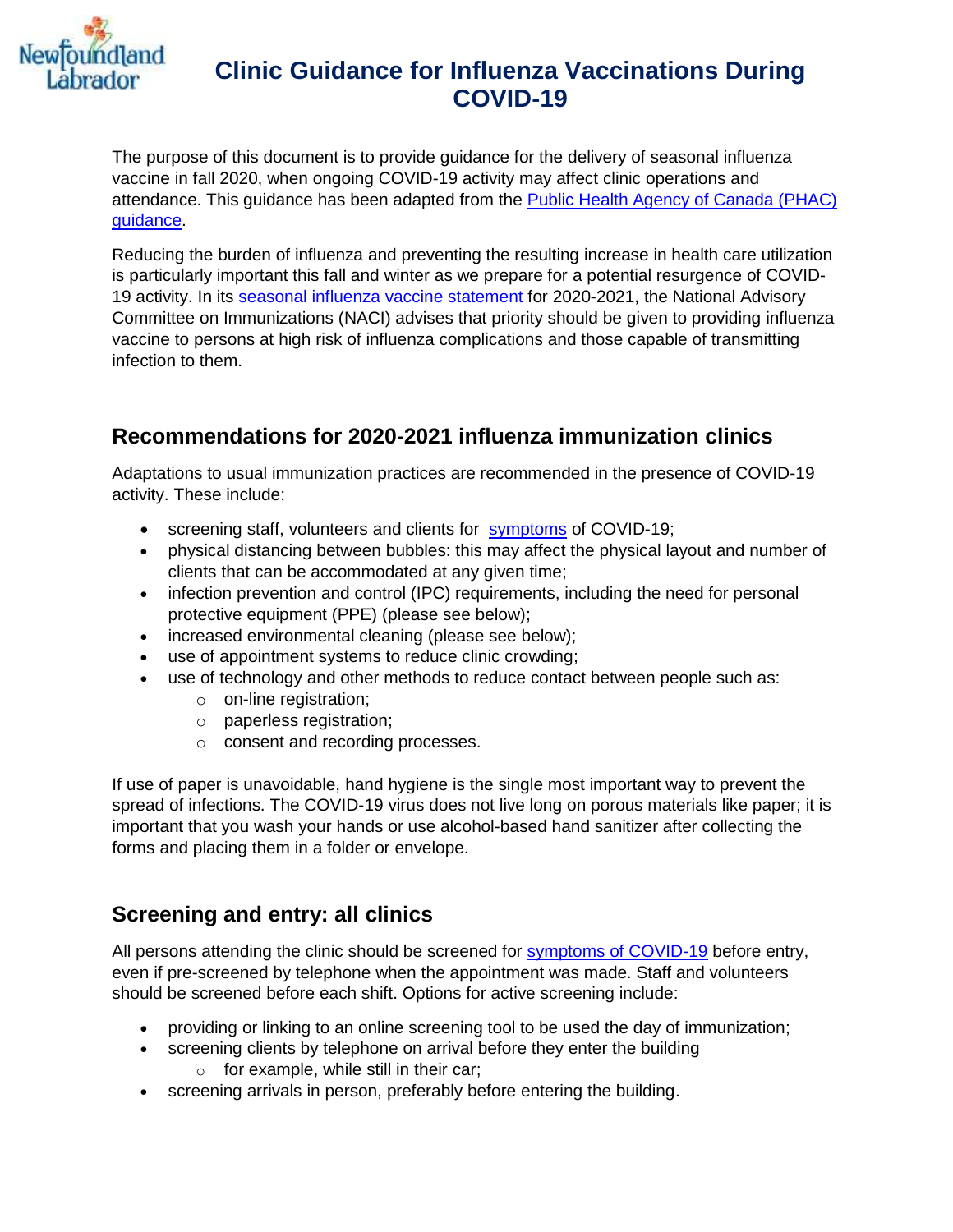

Signage at the door should advise visitors:

- not to enter if they are ill;
- to put on their non-medical mask or homemade mask;
- to use the hand sanitizer provided on entry;
- to practice respiratory etiquette;
- to maintain physical distancing.

## **Physical distancing**

A two-metre physical distance should be maintained between bubbles as much as possible, using strategies such as:

- scheduling/appointments to avoid crowds;
- requesting that people arrive at their assigned time;
- having people wait in cars and calling them in when ready (by phone or text);
- using signage, barriers or floor markings in waiting areas;
- spacing chairs in waiting areas two metres apart;
	- $\circ$  increased space should be allotted for people using wheelchairs, walkers or strollers and for families and accompanying persons;
- monitoring entries and exits, waiting areas and lineups to ensure physical distancing is maintained.

## **Infection prevention and control (IPC)**

IPC measures are required to prevent transmission of COVID-19 in the immunization setting. These include:

- requiring ill staff and volunteers to stay at home;
- screening clients for [symptoms of COVID-19](https://www.gov.nl.ca/covid-19/covid-19-symptoms-treatment/) before entry and not proceeding if they have symptoms;
- implementing engineering controls if feasible
	- o for example, installing clear plastic barriers at reception areas and between immunization stations in clinics;
- implementing administrative controls to maintain physical distancing (as described in the physical distancing sections);
- providing [hand sanitizer](https://www.canada.ca/en/health-canada/services/drugs-health-products/disinfectants/covid-19/hand-sanitizer.html) stations throughout the clinic, including entry, immunization stations and exit;
- ensuring that administration, clinical and client areas, and washrooms are cleaned and disinfected frequently;
- cleaning and disinfecting immunization stations between clients;
- carrying out hand hygiene before and after providing immunization;
- ensuring that all staff are trained in the use of PPE.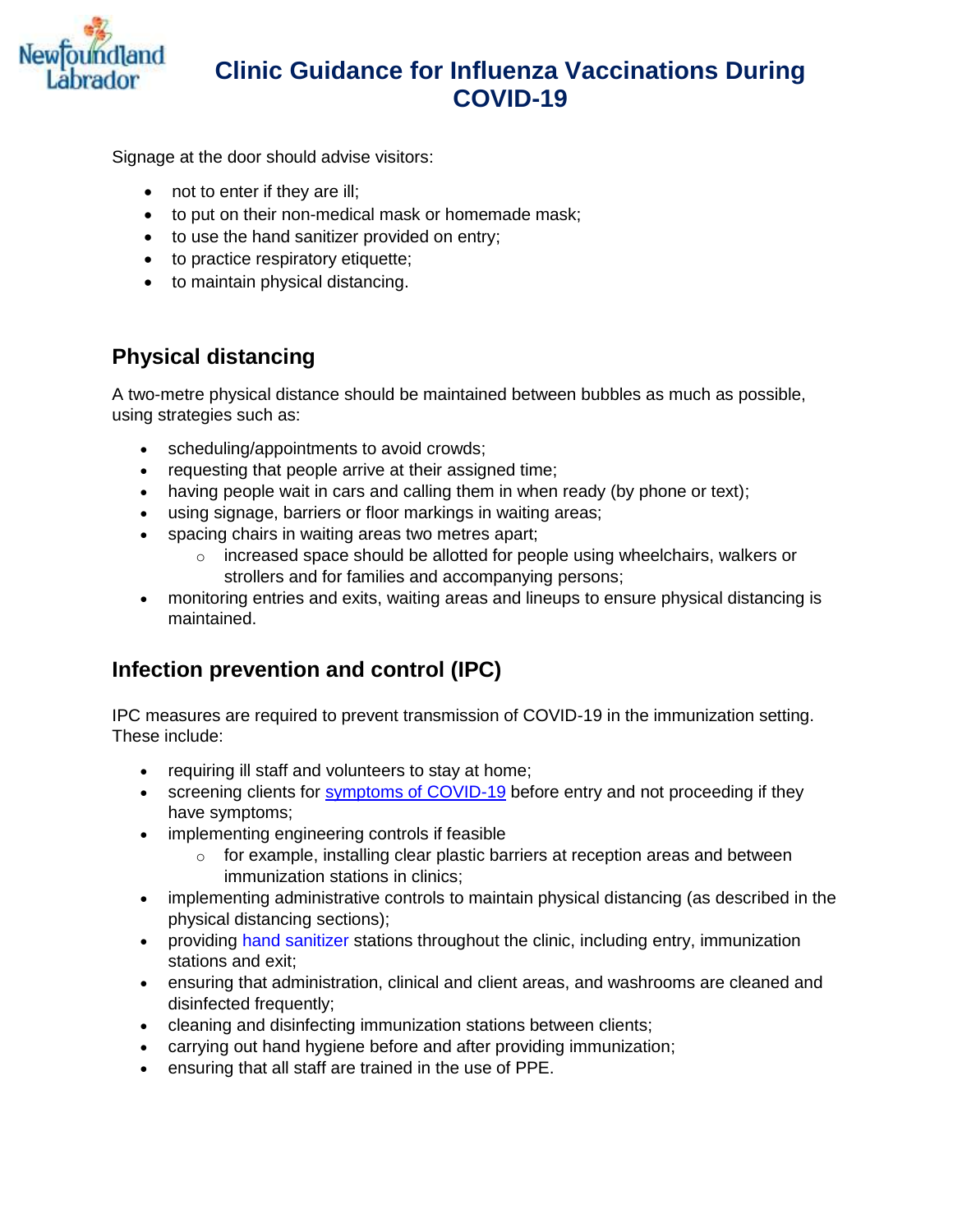

#### **Hand hygiene**

Hand hygiene must be performed before and after all client interactions. Hand hygiene may be performed using soap and water or an alcohol based hand rub (ABHR). ABHR must be at least **70%** alcohol.

## **Personal protective equipment (PPE)**

#### **Masks:**

An American Society for Testing and Materials (ASTM) rating or equivalent is used to determine if the mask design, fit and filtration matches the protection needed. ASTM ratings range from levels 1 through 3. Both Level 1 and 2 provide protection for routine care and are often referred to as medical masks. Level 1 and 2 are suitable for routine care of COVID-19 patients. A point of care risk assessment should be performed to determine the type of protection that is required.

Procedural masks are generally used for "respiratory etiquette" to prevent clinicians, clients and visitors from spreading germs when talking, coughing or sneezing.

Clients are required to wear a non-medical mask or homemade mask\*.

- Clients are permitted to wear their own non-medical mask.
- Procedural masks must be available for clients who present without a mask or wearing a vented facemask.
- Clients should be instructed that the mask must remain fully in place for the duration of the visit.

\*When clients cannot tolerate wearing a mask this must be addressed on a case by case basis. Face shields by themselves are generally less effective than properly worn masks for preventing the spread or inhalation of droplets. Therefore, a face shield should not be worn instead of a mask, unless there are reasons that a mask cannot be worn. For more information on the use of non-medical face-masks, including specific exemptions, please visit: [www.gov.nl.ca/covid-19/non-medical-masks-use-in-public/](http://www.gov.nl.ca/covid-19/non-medical-masks-use-in-public/)

The health care worker/immunizer should:

- wear a medical mask (ASTM rating level 1 or 2) or approved equivalent standard;
- wear a face shield:
- change the mask if it becomes wet, damaged or soiled.
	- $\circ$  The mask can be worn for repeated interactions with multiple clients provided it does not become soiled, wet or damaged.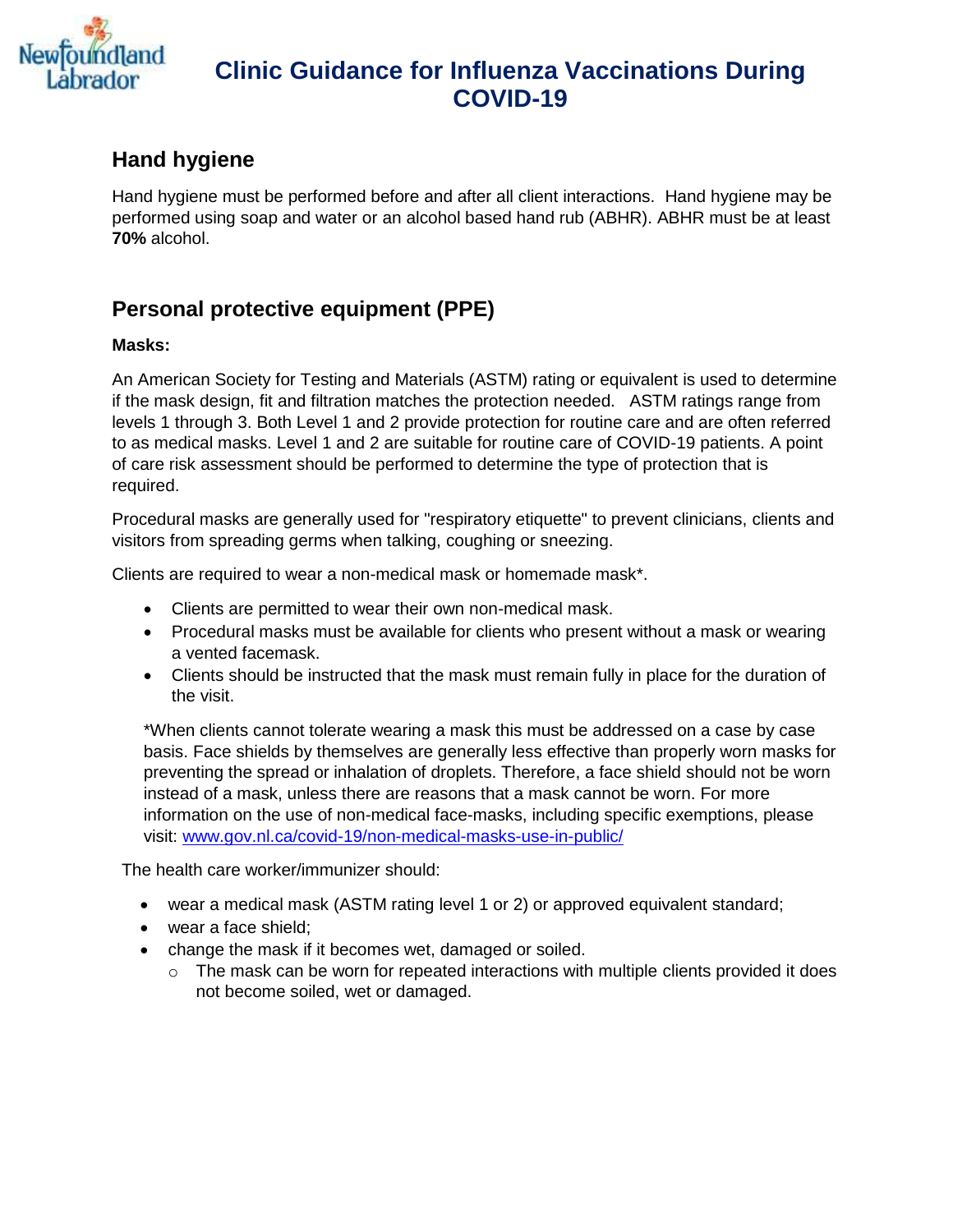

#### **Gloves and gowns**

In keeping with [National Advisory Committee on Immunizations \(NACI\) guidance,](https://www.canada.ca/en/public-health/services/immunization/national-advisory-committee-on-immunization-naci/guidance-influenza-vaccine-delivery-covid-19.html) gloves and gowns are not routinely recommended unless indicated by a Point of [Care Risk Assessment.](https://www.gov.nl.ca/covid-19/files/POC-Risk-Assessment.pdf)

- **Gloves are not a substitute for hand hygiene.**
- One clinic kit containing gloves and gowns may be ordered. If the kit is used as indicated by the point of care risk assessment, additional kits may be ordered.

As a guide for ordering PPE, one eight-hour shift with one immunizer would need five masks and one shield. This will allow a change of mask during breaks and lunch and additional masks if one becomes wet or soiled.

#### **Environmental cleaning**

Maintaining a clean and safe health care environment is an essential component of IPC and is integral to the safety of clients and staff. Environmental cleaning and disinfection should be performed on a routine and consistent basis to provide for a safe and sanitary environment. Responsibility for cleaning needs to be clearly defined and understood.

- Frequently touched surfaces (high touch) are most likely to be contaminated.
- Use only disinfectants that have a Drug Identification Number (DIN). A DIN is an 8-digit number assigned by Health Canada that confirms it is approved for use in Canada.
- Check the expiry date of products and always follow manufacturer's instructions.

<https://www.gov.nl.ca/covid-19/files/factsheet-covid-19-environmental-cleaning-NL.pdf>

#### **End of day cleaning**

- Clinic sites must be fully cleaned at the end of every day.
- Garbage must be collected, floors cleaned and carpets vacuumed.
- Supplies are replaced as required (e.g., soap, ABHR, paper towel, toilet paper, PPE) and sharps containers are to be sealed, removed and replaced when full.
- Items that are frequently touched (e.g., doorknobs, telephones) must be cleaned and disinfected, and items that are not high-touch are required to be cleaned only. See Table 1 for items that require cleaning at the end of the day:

Table 1: Items that should be fully cleaned at the end of every day:

| <b>Bathrooms</b>  | Carpets (vacuumed)                                                                            |
|-------------------|-----------------------------------------------------------------------------------------------|
| <b>Chairs</b>     | Couches                                                                                       |
| <b>Doorknobs</b>  | <b>Floors</b>                                                                                 |
| Light switches    | <b>Mirrors</b>                                                                                |
| Scales (standing) | <b>Tables</b>                                                                                 |
| Telephones        | Wall-mounted items (e.g. soap and ABHR dispensers, paper towel<br>holders, glove box holders) |